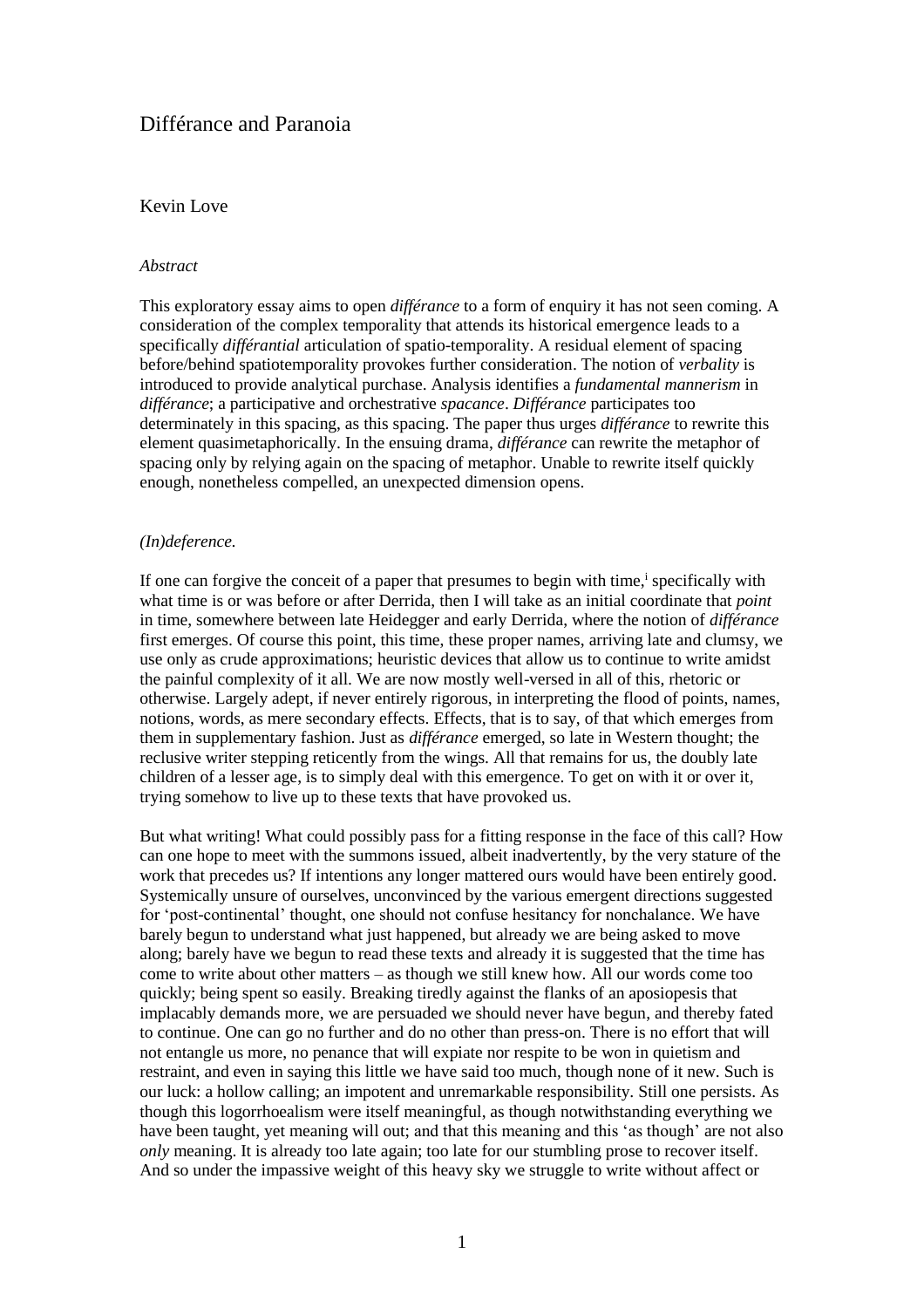polemic, fearing that few words are left to us.

#### *A Beginning*

Of course *différance* did not really emerge, not as such. It was already there, more or less, in Plato and only ever there more or less in Derrida, as his series of prolific iterations are intended to demonstrate. One might even go so far as to suggest that Derrida's unwavering pursuit (so determinedly playful) across all manner of intellectual and cultural terrain, served only to *betray différance*. Argue, if only for strategic reasons, that Plato, harboring *différance* unthought in his work, was a better Derrida than Derrida. Betraying *différance* by portraying *différance* (to employ for a moment the Levinasian motif), was Derrida's work perhaps less responsible, less true to *différance* than Plato's? But maybe in this strange philosophical environ that's more or less proper, or is that improper? And so on…

None of this will surprise you. Comfortable with the economic logic<sup>ii</sup> of the 'more-or-less' that rigorously orchestrates this *pas de deux*, we now urbanely traverse the hyphenic between arising amidst Heidegger-Derrida—somewhere between *Seyn* with a 'y' and *différance* with an 'a'. This logic would give us to understand the nonappearance of *différance* in Plato as being orchestrated by the trace of its appearance in Derrida. Plato, that is to say, was only able to write by not *writing*. On the other hand (for as we well know *différance* is always at a minimum ambidextrous) its appearance in Derrida is only the trace of its nonappearance elsewhere, which is perhaps why early Derrida could *only* have proceeded by systematically *re*writing the works of Western philosophy. Truthfully, then, neither Plato nor Derrida are the better Derrida because there is no Derrida, only Plato-Derrida. How, then, are we to interpret this hyphen between Plato and Derrida, which like that troublesome 'a' will not have been heard throughout the course of this epoch? Obviously it cannot be the hyphen of a simple temporal transition, *from* Plato *to* Derrida; philosophical poles along the course of a linear history of ideas. And yet *différance* still emerges, at a certain point in time, from a certain place, *relative to* Plato – a time/place called Derrida. We cannot represent this emergence teleologically or consequentially; *différance* cannot be called to account by time, but rather accounts *for* time (as we will shortly reemphasize). This hyphenic between, then, is not governed by temporal progression. Whatever divides and unites Plato and Derrida in our example, whatever *spaces* them, it is not first and foremost time. These effects of time, just like those of the name, ought not to mislead us. The form of the between instituted by the trace "would not be the mixture, the transition between form and the amorphous, presence and absence, [Plato and Derrida] etc, but that which, by eluding this opposition, makes it possible in the irreducibility of its excess." (Derrida, 1982:172 n16. My addition). More precisely, then, there is nothing plenitudinous that unites the more-or-less of the appearancenonappearance of *différance*, but an excess that orchestrates this economy, and which is once again and 'more originally' *différance*. Or, more properly, *différance* in *différance*.

This hyphenic space, devoid of time, God, Being or desire, lacking purchase, form or foothold, will not yield to philosophy. A meta-aposiopesis; a silencing evocation that leaves us lost for words though mouths still moving; a 'Just because!' that blankly curtails our every *Why*? Having so brilliantly, so busily, and yet so self-effacingly orchestrated all things (now and then and here and there and all points in between) *différance* has certainly secured for us space to read and write. Is there, though, no longer a question one could put *to différance* that is not already formulated from within its own sphere of orchestration – a question that would unsettle rather than reiterate? For whatever we say we seem to say only *différance*, whether indeed we speak or not. With every word, no more nor less, with every offbeat, gap or pause, there *différance* resonates. Could one presume to bring this obdurate aposiopesis to the brink of a question it has not already imagined?

As a preliminary gesture, intended to help articulate the course and character of a certain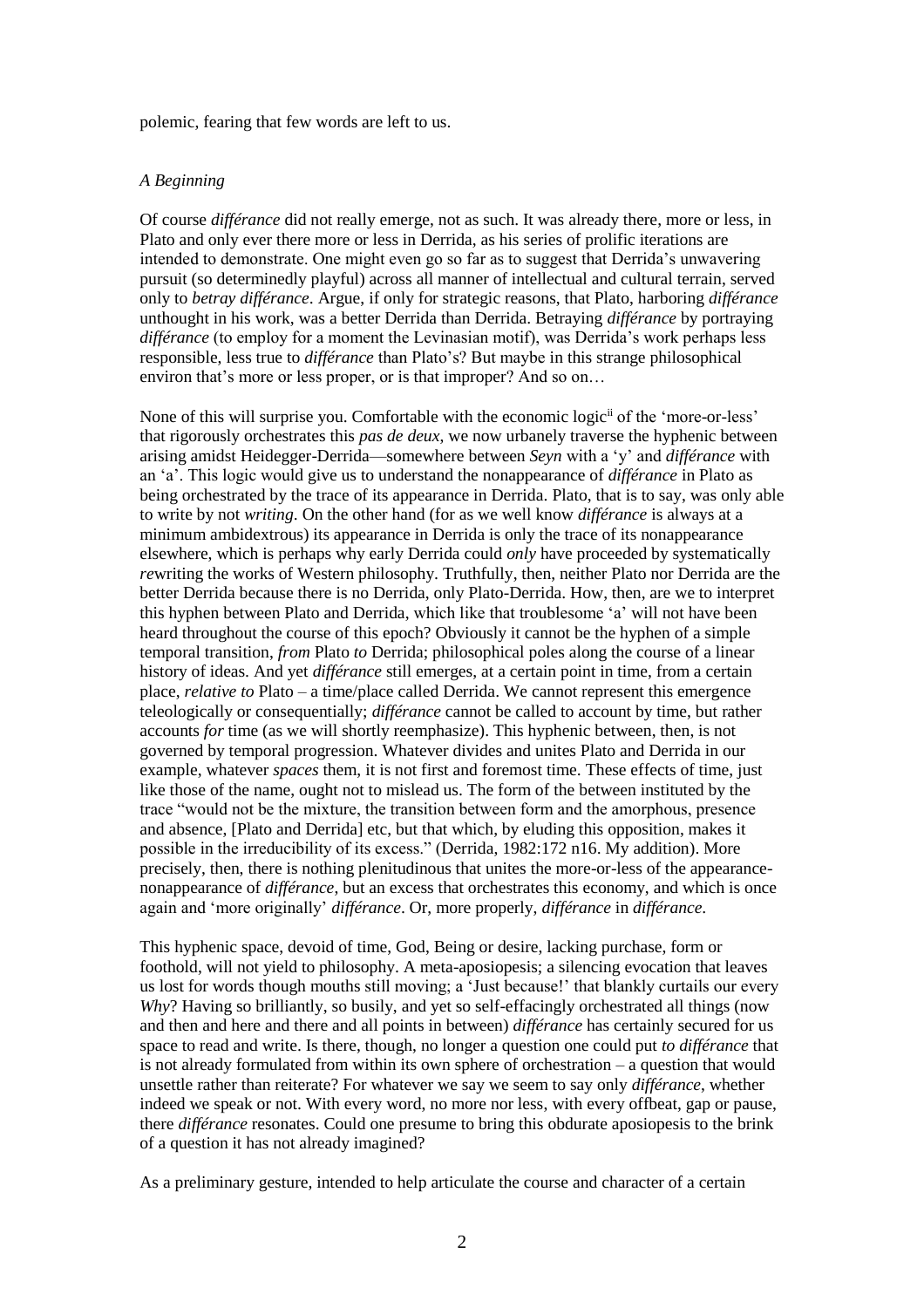philosophical 'project,' I have grown accustomed to juxtaposing two passages: the first of these from Heidegger's *Basic Problems of Phenomenology*, where he in turn quotes Aristotle:

That which has been sought for from of old and now and in the future and constantly, and that on which inquiry founders over and over again, is the problem What is being?

(Aristotle-Heidegger, 1982:15)

The second from *Of Grammatology*:

One must therefore go by way of the question of being as it is directed by Heidegger and by him alone, at and beyond onto-theology, in order to reach the rigorous thought of that strange nondifference and in order to determine it correctly.

(Derrida, 1976:23)

By way of the *question* of being. *Différance* emerges in this way, as this way and as the wayness of this way (meta-odos). As way and wayness, the emergence of *différance*, I suggest, marks the end of a distinctive questioning comportment, the particularity of which has yet to be foregrounded. Given what has been already said around the subject of time, it is important to clarify the status of this 'emergence' more precisely. For the question of being to which Aristotle-Heidegger refers—an inquiry that points toward the constitution of time even in the context of this simple *re*peated quotation (*fug-unfug*)—is less a question configured in time than it is, *de jure*, configuring *of* time. With its *historical* emergence, that is to say, *différance* repatterns time, realising time in a distribution of time that inaugurates the motif of the *re-*. Clearly, though, one cannot understand this repatterning as part of an unproblematic 'history of ideas,' without simply assuming those very 'metaphysical' formations Heidegger-Derrida calls into question. Thus, the historical repatterning that *takes place* somewhere in the midst of 20th Century continental philosophy, is also a *re*patterning of history that *gives place*; a transcendental *re- re*alized via the supplement of an empirical *re-* which continually thwarts the ambitions of this, now quasi, transcendental. Accordingly, one cannot simply imagine that *différance* emerges *in* time; just in time for Heidegger-Derrida. Earliest of all, *différance* was never timely but remains ever late for itself. On the other hand, while no mere historical object, *différance* undoubtedly emerges in some measure as a response to the demands of this particular question, an answer (of sorts). One must of course be careful not to collapse back into crude, linear explanations here, temporal or otherwise, but equally neither can *différance* disown the traces that constitute its heritage. A more responsible prose would therefore attempt to respect the logic in play with this question-answer we call *différance*: neither strictly configured in time, nor configuring of time, neither passive nor active but middling in between, one might best regard the question of essence-difference as a question configured *over* time. Read this way and that, the ambivalence of this formulation gives to us a questionanswer born in time, borne by time, born out of time and before time – configured and configuring, more-or-less. With formulations of this type contemporary thought is able to bear witness to the characteristic complexity of essence-difference across its various fields of possible enquiry.<sup>iii</sup>

Clearly it would be no simple matter to extract from this questioning comportment its *essential* features, each interface with *différance* merely leaving a 'skim' of logic; the perception of a surface glinting in the perpetual withdrawal of *différance* itself. Neither critique nor deconstruction will prove equal to the demands of such an analysis therefore. This impasse (we do not say aporia) will require judicious negotiation of now familiar paths and, if *différance* is to surpass itself, will testify to the continuing glimmer of a certain non*différantial* waywardness. For if *différance* were indeed the outworking of a particular questioning comportment, then one immediately raises the possibility of other comportments, other logics and other outworkings that can no longer be considered merely *different* comportments, logics or outworkings: modalities of difference rather than modalities in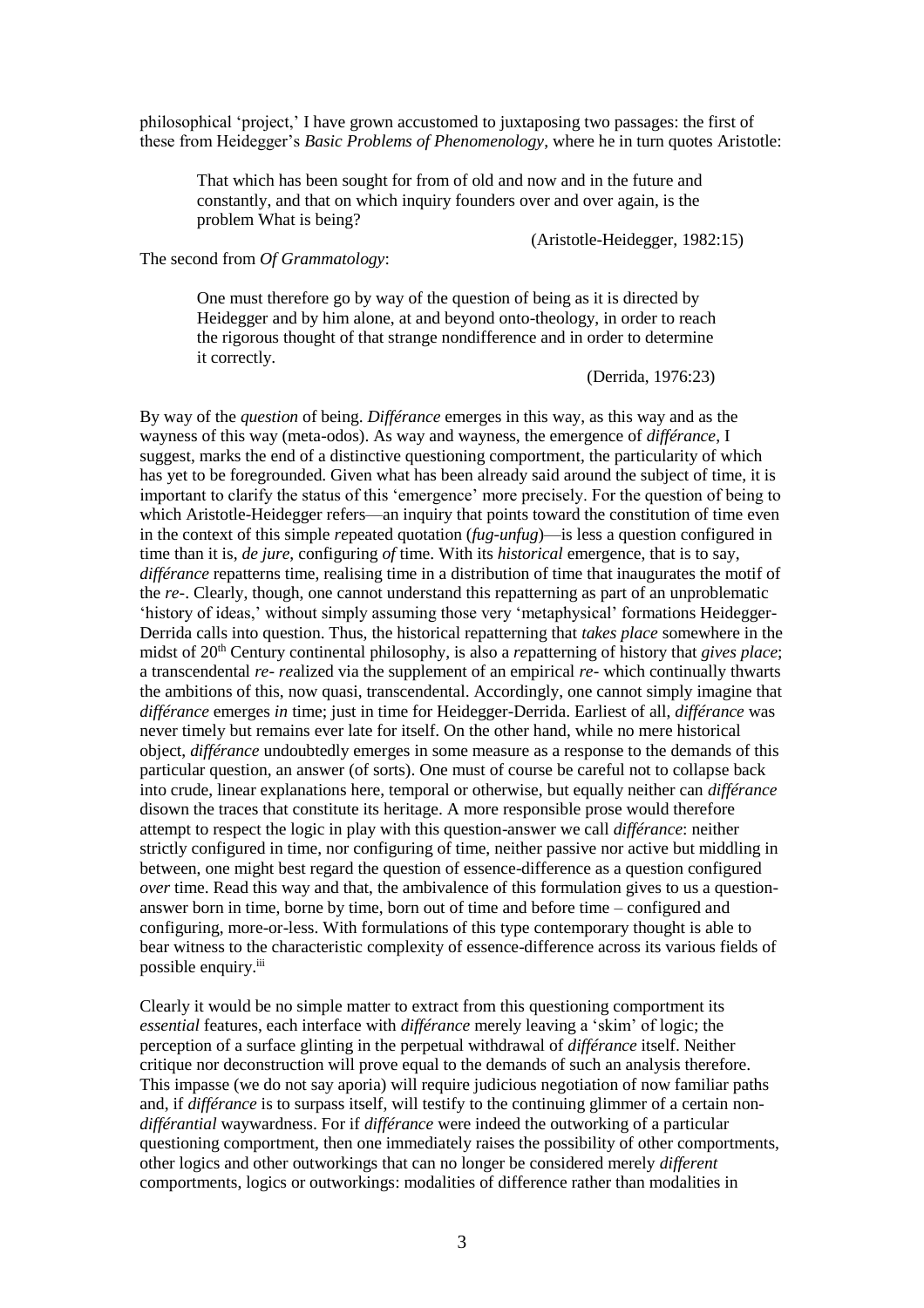*différance*. Rather than being the only question, is the enquiring comportment we know as ontology only a particular question? Being the question it is, being set in its ways, has it merely unfolded time and space in a predeterminedly characteristic manner? Undoubtedly this questioning comportment (*ti esti,* What is?) has exerted enormous influence, for so long orchestrating thought (not only as first philosophy, but in politics, ethics, and aesthetics alike). Might there be ways of thinking the political, though, that are not first onto-political?<sup>iv</sup> Might ethics or art be thought along a course irreducible to an ontological or quasiontological mode of enquiry? A preparatory essay is not the place to engage in this level of detail. Nonetheless, my contention is that one might indeed preserve other regions of thought from immediate reduction to ontology, or indeed epistemology; that there are modalities of difference other than the play of essence-difference, and these axiomatically demarcate their own regions of thought.

The course of the question of essence concludes (perhaps unsurprisingly) with essence questioning '*itself*' '*as such*' – questioning the essence of essence. Thus distending the question in portentous ways essence itself never foresaw, yet this question continues in the way of its unfolding, albeit now under the auspices of *différer* rather than *Sein*. Although (late as we are) we failed to realize it for some considerable time, essence only ever was *différance*, just as *différance* is essence and nothing besides. The hyphenated term 'essencedifference' attempts to designate the domain of this questioning comportment. Elsewhere we unpack this formulation a little further and wonder whether there are perhaps comportments of another sort, with another history, another start – like a *Why*? irreducible in its demeanor to a 'What is?' A question that avoids the calmly measured gait of that form of thinking animated by an orchestrative spacing (announcing itself in philosophy's continuing allegiance to categories, dialectics, oppositions and the like). A more desperate, visceral *Why*? torn from Eve's lips and hurled at the darkening sky.<sup>v</sup> To be sure, *différance* edges towards thinking this spacing as *mere* spacing, but in so doing posits spacing as an unsurpassable limit, which within the confines of its particular comportment it surely is. If, therefore, we are correct in suggesting that *différance* is pre-structured or even pre-ordained (such a properly improper suggestion) by a particular questioning comportment, then to evince this it is necessary to demonstrate more adequately and precisely the necessary relationship between *différance* and spacing. The remainder of this essay accordingly attempts to respond, with a writing otherwise than *différance*.

To be clear, we are suggesting that the hyphenic space of the *différantial* between, devoid of plenitude, mere excess, is nonetheless *contoured* by certain 'mannerisms' peculiar to the question of essence as received. These bearings thus facilitate the orchestration of essencedifference in ways peculiar to this one questioning comportment. The essay will later exhort us to think further, harder or faster about the trajectories of this différantial between. To progress to this moment, however, it is necessary to more adequately provoke the issue of the place of *différance*, or the space of *différance*. Better yet, how the place of *différance* as the consummative moment of a Western philosophical programme, is assured by the hyphenic, nonplenitudinous spacance of *différance*. An element of spacing *différance* cannot rewrite without also simply writing it again, this motif of spacing figures for us a *fundamental* catachresis (already properly improper) that both allows access to, and, in some sense, *authorizes* the entire quasi-metaphoric system.

Perhaps we are being overly provocative with our choice of words, and no doubt we ought to display more rigor in our crossing through (as though rigor could save us). Nonetheless, we hope to demonstrate that without this spacing there could be no *différance*, but that *différance* can never rest *with* this element of spacing. And perhaps this is what propels *différance*, lending impetus and allowing, despite everything, for the very directionality of time's dimensions; perhaps this is why *différance* is so edgy, always on the move, always looking for something different? Arguing that this catachresis is internally compelled to unfold out of itself, unfold other than itself, the paper marks the course of this unfolding as *différance*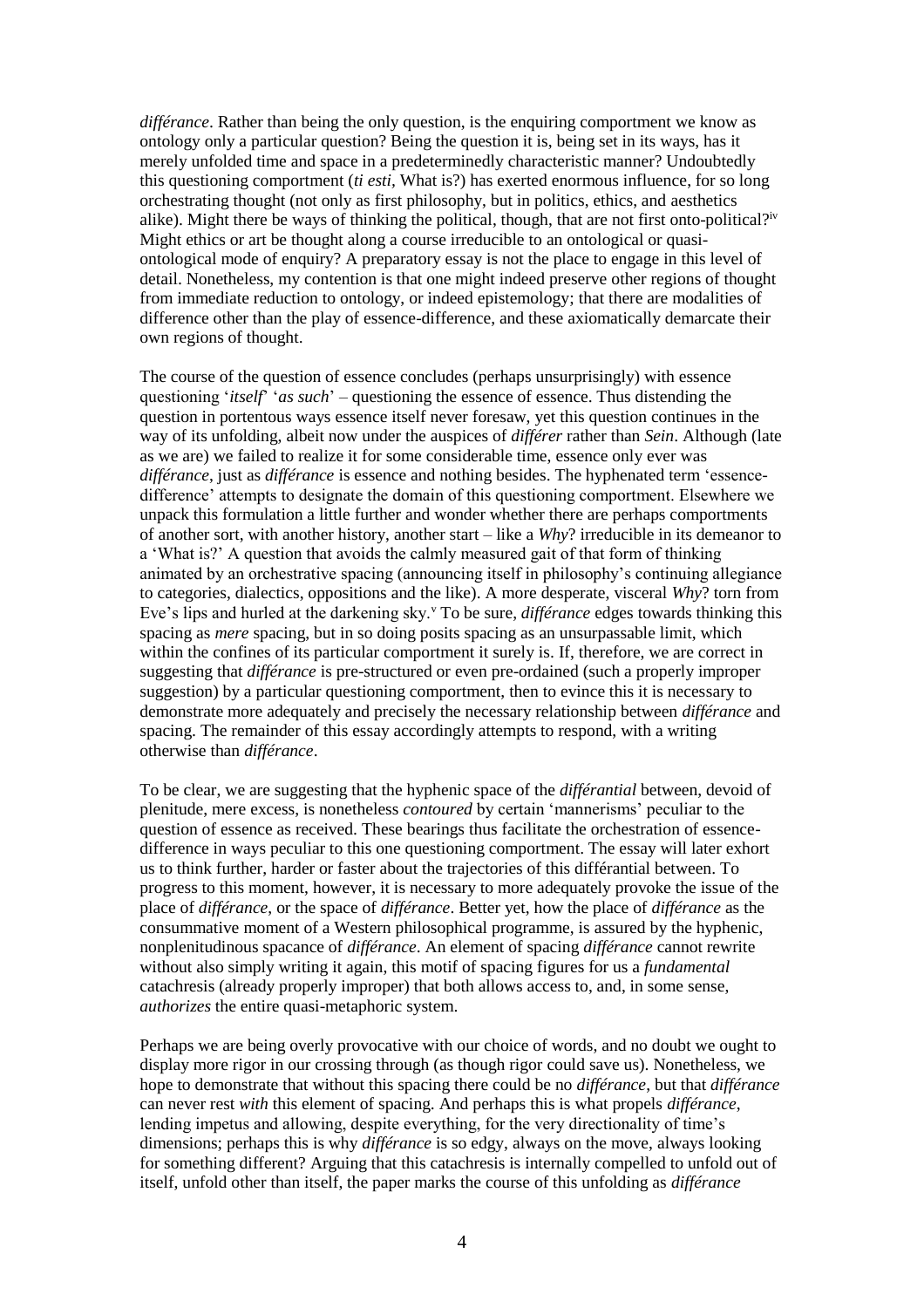struggles to surpass itself. Gerundially pressing into each opening dimension in exponential fashion, sliding with *différance*, our analysis will chase (for we can no longer trace) the movement of a failed rewriting in a direction other than that of the *relève*.

## *Spatio-temporality and quasi-metaphoricity*

We begin again, therefore, speaking of time, not directly or literally but textually, in order to rehearse in greater detail the important *différantial* reconfiguration of spatio-temporality. Crudely put, one can identify different ways to enquire of essence *vis a vis* space-time. When asked 'vulgarly,' for instance, essence works out spatially (in terms of substantiality or extension, say), and spatiality subordinates temporality; when asked 'primordially' essence works out temporally (in terms of *Existenz*), and temporality subordinates spatiality—as for the Heidegger of *Being and Time* who famously argues that the priority given to "spatial representation" in the philosophical history of time, is attributable to the fact that "Temporality is essentially falling, and it loses itself in making present" (Heidegger 1962:421). Later, of course, he corrects himself, admitting that "[s]pace is fundamentally different to time. […] There is no reason to trace it back to 'time,' because the re-presenting of space is a temporalizing. […] only by virtue of this utmost difference do they refer to their origin, time-space [Zeit-Raum]" (Heidegger, 1999:263). With this hyphenic play of space and time, a proto-*différance*, we arrive, albeit before time, at a much more Derridean conception of spatio-temporality, where again the silent hyphen bears the weight of a trace gesturing toward a *différantial* constitution.<sup>vi</sup> When asked *textually*, therefore, essence works out (provisionally, before working itself out in essence-difference) in a spatio*-*temporal manner (and here, imperceptible, the emphatic hyphen already foregrounds the *différantial* between). Hyphenic spatio-temporality neither subordinates spatiality to temporality nor visa versa. Textually, that is to say, spatiality and temporality are originally complicit, united by their differences: the spacing of temporality and the temporalising of spatiality. This reasonably well-rehearsed philosophical discussion regarding the nature of space-time, thus brings one to the quasi-metaphoric articulation of spatio-temporality.

For is it the case that with this spatio-temporal weave we are promised an understanding of what space and time literally *are*? By no means! That which we have always referred to as spatiality or temporality, is itself only a *metaphor* for the (finitely) infinite differing-deferring, without which not. The characteristic *mouvance* of the re-, if you will, given spatio-temporal clothes. Spatio-temporality does not give us this hyphenic différancing *in itself*. Rather, it is as though we merely 'felt its effect' in the plenitudinous metaphoric externalization we call spatio-temporality - an 'experience' (experience as such) that gives itself to us only through the remarkable concrescence of difference into effects of essence; simultaneously the dissemination of essence in difference. A metaphoric experience, therefore, neither giving itself properly, fully, literally, nor as such. As we know, such metaphoricity can no longer be conceptualized by a philosophy that has the metaphor unfailingly return to the concept. We do not literally 'feel the effect' of this differing-deferring as one would feel the warmth of the sensory sun; there is no *in itself* to difference; we effect we feel is only the effect of an effect, etc. This 'in itself' to which essence-difference turns and returns must, in itself, be understood quasi-metaphorically, as if all there were were metaphor.

In this way *différance* is figured as the (quasi-metaphoric) movement that assembles spatiotemporality, but which assembles it: i) dissemblingly (assembles it in such a way as to prevent there ever being things *in themselves* called 'time' or 'space'), and; ii) supplementarily (in such a way as to disallow the gesture that would return spatio-temporality to *différance* as its proper, literal meaning). The best we can hope for is a metaphoric understanding of this differing-deferring where, methodologically, our metaphors return metaphorically, not properly; *la différance - relève de la métaphore*, one might remark. The metaphoric return of the *relève* preventing us from understanding this metaphoricity conceptually, our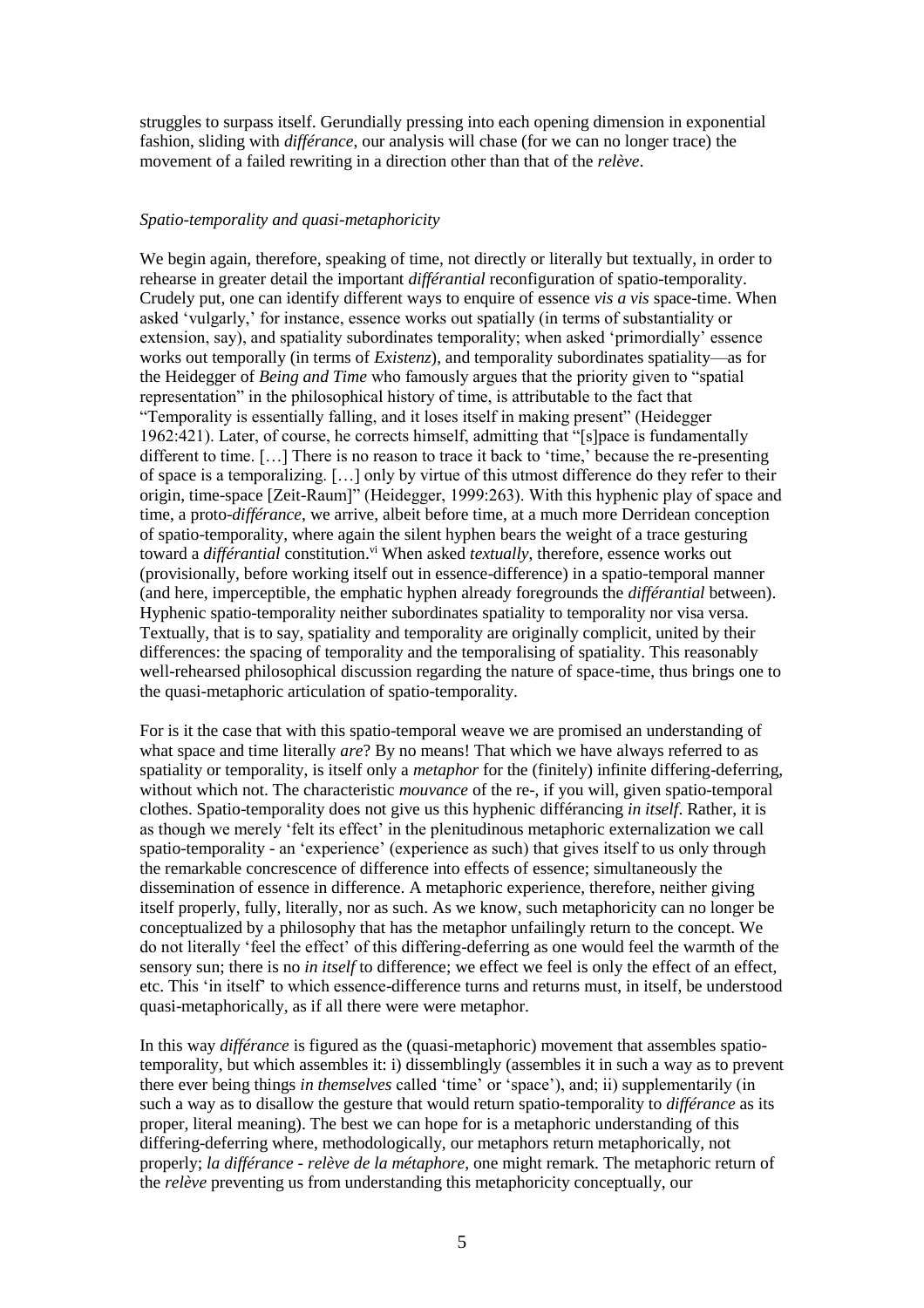understanding of the *What is*…? is reorganized accordingly; that is, quasi-metaphorically. Should we find cause to resist the properly heliotropic return of a speculative *Aufhebung* (or, indeed, of a progressively more primordial hermeneutic disclosiveness), we can yet do no better than to hope for a metaphorical return, a *relève* of the heliotrope that gives us space and time only on the basis of a catachrestic improperly proper meaning (a metaphoric metaphor), and potentially unfolds time and any discourse on time metaphorically without limit.

Two related issues arise, the first concerning a largely untapped quasi-phenomenology of time that the *différantial élan* frees-up in releasing depictions of time from the dominant spatio-structural proclivities of an overly formalistic philosophy. Repeating Heidegger's complaint regarding spatial representation in philosophical accounts of time, but without accepting that one might yet speak of time directly or authentically, such a *différantial* phenomenology would seek to distend time through a non-spatial quasi-metaphorics; a 'poetics of time' that in fact serves to challenge the traditional association of the question of being with interpretations of space-time. The spatial metaphor that philosophy has mined for so long in its explication of time would have no greater literal truth than any other metaphor: time *could* just as well grumble as circle, could just as much horror as go-by. Perhaps time really could heal, fly, or drowsy, without this being immediately reducible to a spatiallytemporal description of the various *passages* of time; no longer an *articulation* of what time *is*, in essence (or, equally, in difference), but a celebration of the multiplicit verbal richness of time's timing*.* Being's explication of time, that is to argue, with its distinctive conjugation of temporality in the patterning of its verb, was ever and already supplementary—in as much as one never simply just 'was' or 'is,' etc., but only ever 'was…' or 'is….' To allow this one verb (*be*) a privileged explication of time, therefore, unduly favors the supplement. Although one may not wish to go as far as a Nietzschean inversion, which would almost wish to expunge this particular verb altogether, still it is possible to enquire of the interpretation of time educed by other verbs, as they engage with time in the peculiarity of their specific quasimetaphoric ambiances. In this way a non-hierarchical, quasi-phenomenological poetics of time would lend itself to an appreciation of time beyond ontology.

In as much as *différance* provides space for a project of this sort, however, revealing the pretensions of presumed authentic singular depictions of time, it also lends space – the spacing of metaphoricity. Such a quasi-phenomenology of time, intent on freeing itself from spatial representation while still relying on the orchestrative force of *différantial* metaphorics, would thus prove itself ultimately insincere. Owing to its methodological reliance on the continued spacing of the quasi-metaphor it would remain only adverbial in nature, modifying a master verb (whether *Sein* or *différer* seems unimportant) that remains *structurally uncontaminated* notwithstanding its supplementary status. The second issue, therefore, concerns not simply the implicit dependence upon spacing that would authorize a reinvigorated quasi-phenomenology, but more seriously already points toward the continuing role of the spatial metaphor in *différance* itself. On the face of it something quite rudimentary links ontology to spacing. So trivial the observation, one wonders whether any sort of thinking would be at all possible without spacing in some form. No doubt, as Heidegger indicates, the consideration of time is historically something of a privileged example, but in fact the dialectics of points, lines and planes, the horizontal and transverse intentionalities of Husserl, the thrown forethrow and horizonal circlings of primordial temporality, testify to a methodological necessity that underlies the ontological project more generally. Here, in the spacance of quasi-metaphoricity also, we suspect that this necessity continues to work itself out. Is it not the case that far from escaping the dominance of the spatial, quasi-metaphoricity in fact repeats this dominance (so traditional) in the spacing movement of metaphor. If quasimetaphoricity figures the truth of spatio-temporality, and in this manner panics the concept, it also firmly *repeats* the traditional reliance upon the privileged spatial metaphor.

What is the status of this repetition, not straightforwardly a *re*petition? What is the relationship between this repetition and the *relève*? How are we to understand the spacing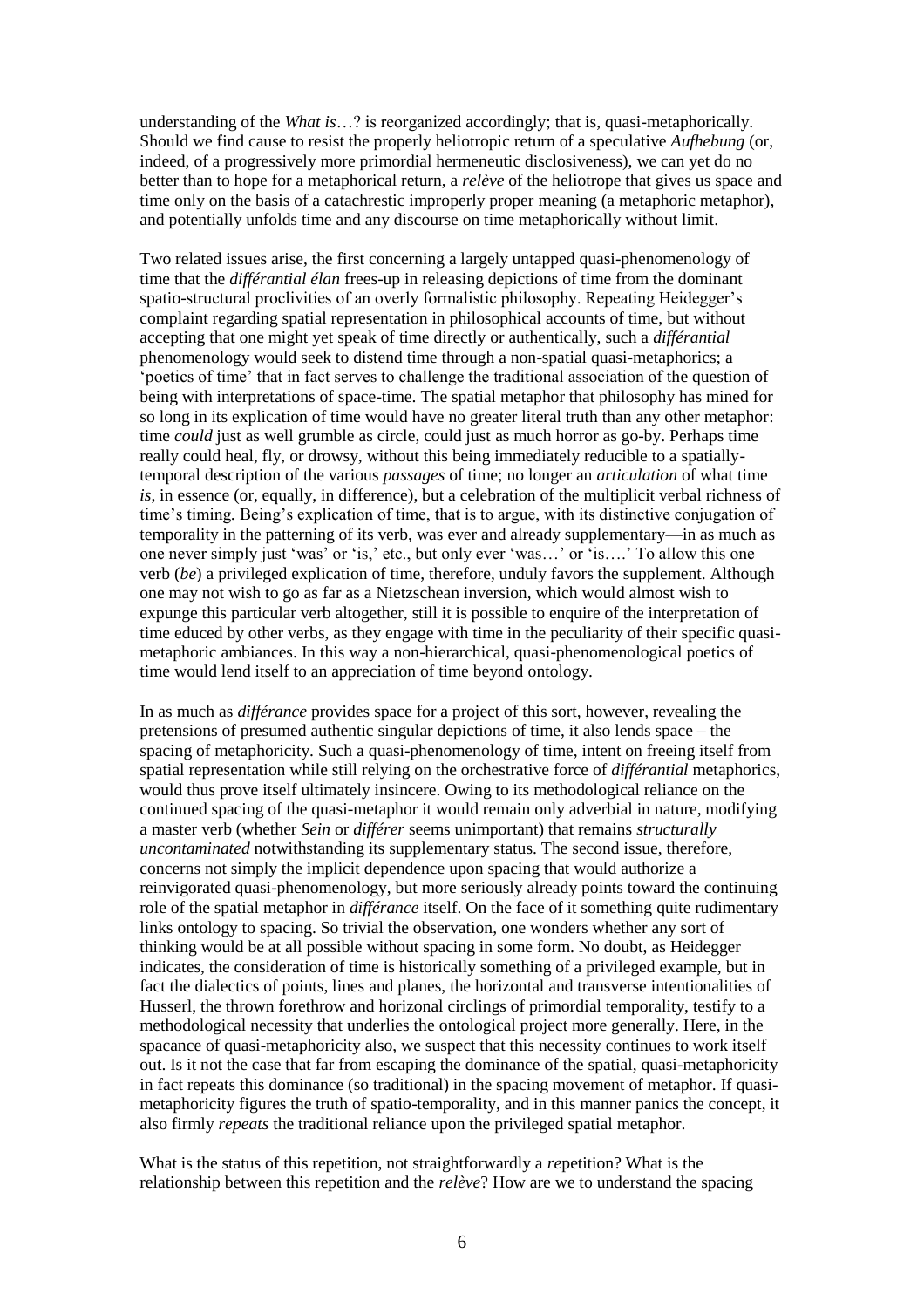movement of metaphor? Without wishing to labor an analysis with which most are familiar, it is not just the *concept* of metaphor as properly understood by philosophy that relies on such thematics. Even quasi-metaphoricity, even that differing-deferring, neither active nor passive, seemingly rests upon some form of movement tied up in turn with the dominance of a spatial articulation. Can quasi-metaphoricity metaphorize this reliance? Can it re-write the element of spacing that continues unperturbed through each articulation of *différance*? Or is it the case that quasi-metaphoricity, whilst seeking to disturb the order of the proper, reaffirms that order in its insistent reliance upon not just any metaphor but the dominant philosophical metaphor, *the non-metaphoric ground of metaphor*? If one could show the spacing and accordant movement of quasi-metaphoricity to be in some sense proper or essential *to* quasimetaphoricity,<sup>vii</sup> would one have then confirmed such a reliance, no longer a *reliance*?

To disturb the dominance of this catachrestic metaphor, therefore, how carefully one would have to choose one's metaphors! To avoid any reliance upon the spacing of metaphor these metaphors ought not even to be metaphoric; not different metaphors, but different *than* metaphor. Differing and deferring to the *brink of their own expulsion* from the *différantial* order, they would struggle to be other than metaphoric in order to metaphorize their reliance upon the element of spacing. Sliding ever faster, these metaphors would feel themselves compelled to found an entirely new catachresis: a *way of meaning*, that is to say, that could no longer be understood from a quasi-metaphoric vantage. At this point, where fractious *différance* struggles to differentiate itself, is never fast enough and can no longer keep up with itself, we believe it prepares for a paratactical interjection.<sup>viii</sup> If, however, we intend to expose possibilities for meaning beyond both the semantical and the syntactical, beyond essencedifference, it will be necessary to develop a form of analysis appropriate to the task: an analysis that will keep pace with *différance*; exponential rather than existential. Reconfiguring the question of essence for purposes of alignment, we here introduce, as a first step in this exponential analysis, the term *verbality*.

### *Verbality*

We do not deploy this term to denote the *use* of verbs; this is not a linguistic analysis, if indeed there remains any point in marking a distinction. Still quasi-ontological in character, verbality is intended, if you will, to bring us to the 'verbing' of the verb.<sup>ix</sup> Verbality allows one to think that verbing whilst avoiding, for instance, the temporalizations particular to any one verb. From the previous consideration we recognize that space and time work out quasimetaphorically; a metaphoricity that then disallows any privilege or authorial status to be granted to one particular verb (the verb *be*, say) and opens the field to metaphors of all sorts. Verbs, that is to say, unfold or explicate time in and of themselves, without reliance upon an orchestrating master verb. Far from recognizing its supplementarity, however, philosophy has typically favored the verb *be* in its understanding of time, such that time might well *seem* to fly, drag, or drowsy, *but only on the basis of time's essential connection with being*. On such an account temporalization, whether vulgar or primordial, is what the *be* does, and all other verbs only become operative through participation in this verb; no one would argue this point more earnestly than early Heidegger. Accordingly, the peculiar appreciations of time suggested by other verbs are only conceivable as *adverbial modifications* of this primordial verb 'be' that in *its* verbing makes all other verbs possible.

With early Heidegger, moreover, the temporal character of the verb *be*, and thus the *true* temporal character of time, is to be discovered in this verb's dealing with a nullity that remains more or less external (rather than an internal differentiation/alterity, for example). By contrast, that which opens the *spatial* dimension of the verb *be*, distending the nominal realm of the object in the present of the *Gegenwart*, aligns itself with the motif of *Verfallen* and the untruth of time. Thus, maintaining the priority of the verb *be* while expanding its explication across its entire verbal range on the one hand, and authentically articulating this verb in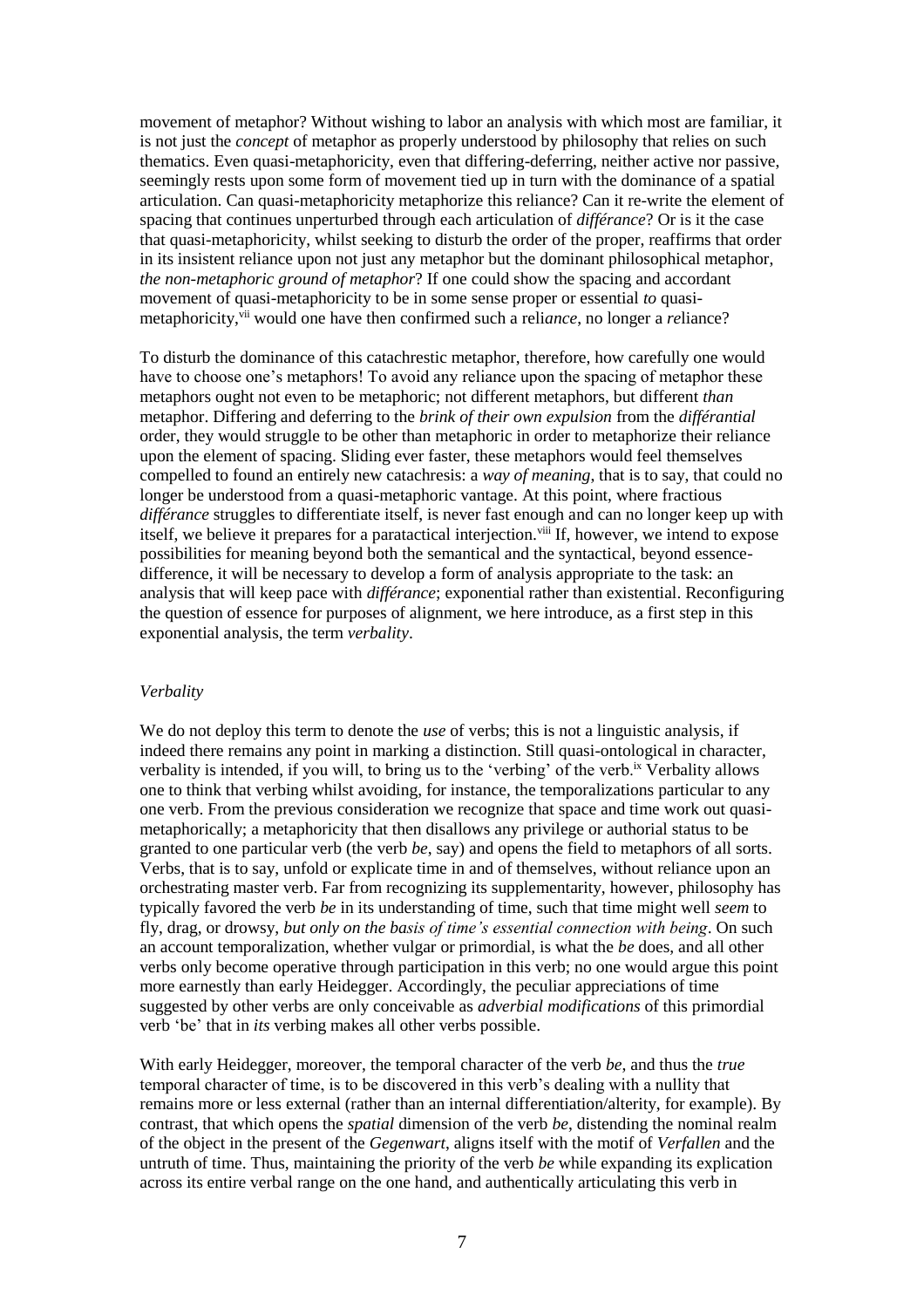purview of its negative on the other hand, it will have been predictable that Heidegger would be led toward a congruent and horizonal temporality (mobilized in its entire possibility through running-up against the 'never' of the nothing); the infinitive 'to be' is explicated to the limit of its tenses under the watch of the finite 'not to be,' and together this produces the orchestrative whole of *Sein und Zeit*.

If one were simply to repeat the analysis of Being and Time (i.e. restrict ourselves to the explication of this one master verb) verbality would of course amount to nothing more than another name for Being; a synonym for the orchestrative verbing typical of this particular, but primordial, verb be. Following the lead others have made,<sup>x</sup> though, if primordial temporality is taken *less* 'primordially' (i.e. considered merely an *instance* of temporalisation, reflecting the congruence of time) and if its opposition to vulgar temporality (the *fall* from utterly congruent time to a more disjointed time) is negotiated in a less metaphysical way (which may arguably have been early Heidegger's intention anyway), then one might indeed agree that prior to the *congruent-disjointedness* of time there remains a *différance* of time. The point is that although one is no longer dealing with a plenitudinous phenomena here, nor with a word nor a concept, one might yet address the *verbality,* or verb-nouning, of this new verbnoun; namely, the characteristic orchestrative tendencies of *différance*. Thus, to reiterate for the sake of clarity, spatio-temporality (distinguished from primordial temporality) is structured non-horizonally and non-congruently, there remaining an excess of time between *fug* and *unfug* that can never be reduced to time, or resolved in time. This excess is not something other than time. It is only in differingly-deferring from itself that time gives rise to *différance*, as *différance* gives rise to time. One cannot separate them out. Non-plenitudinous 'in itself,' there remains a co-dependency between *différance* and plenitudinous space-time that undermines any traditional opposition and thus any 'in itself.'<sup>xi</sup> Supplementarity demands this thoroughly complex co-dependent weave of plenitude and non-plenitude that serves to renegotiate even this first or final opposition. Hence, the apparent structuring of spatiotemporality as congruent incongruence is merely characteristic of this complexity, and reflects (as does the apparent structuring of all things) this complexity in its complexity.

With the emphatically hyphenated term "spatio-temporality" denying early Heidegger the privilege he arguably assigns to the truth of time, the complexity of the *différantial* system declares itself characteristically in the clamor of the verb *be* and the silence of its offbeat. Clearly there can be no prior performance, or plenitudinous point of simplicity, that serves to structure this complexity in the manner declared. Notwithstanding, in view of this reconfiguration of the question of essence one already begins to notice a surprising conjunction of verb and noun attending these two most influential words of  $20<sup>th</sup>$  Century philosophy: the verbal substantive *Sein* and the deverbal noun *différance*. Is this mere coincidence; an accident of history; of marginal significance?<sup>xii</sup> Verbality is not intended metaphysically – identifying some hidden plenitude behind plenitude, an ethereal potential of the verb that enlivens the body of the noun, for instance. Nonetheless, as an analytical tool it does possess the facility of extension beyond the phenomenal, beyond plenitudinous spacetime. For it seems important today to find a way to enquire responsibly of *différance*; to understand better the peculiar characteristics of the verb and its deverbal suffix, and of what (in the language of essence-difference) would properly be considered the pre-pre-originary interaction of the two. Obviously such an analysis does not attempt to identify what *différance is* or what it is made of. Rather, it is a case of asking 'how goes it with *différance*? How does *différance* peculiarly *re*solve the aporia of time? Without doubt, the excess of this "*re*-" must be given due regard if our question is to be heard correctly. The *re*- and the *-solve* inaugurate a complexity that can never be resolved in time, for the "re-" is that which solves the aporia; *it is the way of the aporia, the way of having no way*. So it is that with this perhaps ungainly neologism, 'verbality,' we nonetheless believe one finds space to inquire of the characteristics of the root verb and of the role played by its deverbal, middle voiced suffixation; the first stage of the exponential analysis of *différance*.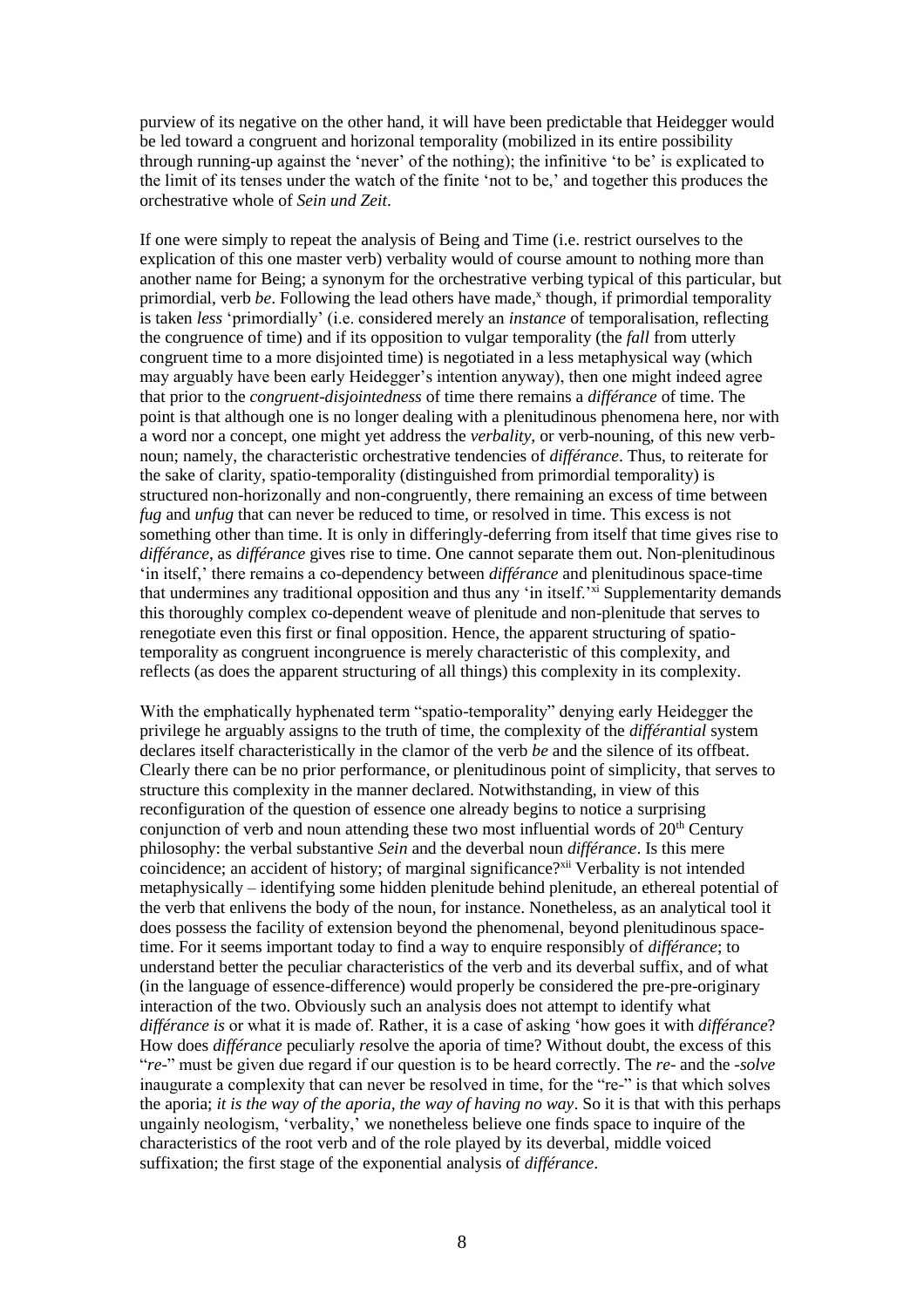How *goes it* with *différance*? How is it that, *différer* '*ances,*' and in so doing orchestrates even plenitude and non-plenitude as their excess? *Verbality* figures an attempt to distil from the hyphenic complexity of the participial between, that which does not seemingly succumb to such complexity: verbality as the *structure of* this complexity. An analytical device extending beyond plenitudinous space-time to embrace even time's excess, at first *verbality* merely reiterates the mechanisms of *différance*. But by examining how verbal and nominal effects issue in a participative explication, one is able to eventually 'get a handle' on *différance*; one is able to observe the characteristic spacance of the *différantial* system. No matter how middle-voiced it may be (for the middle-voice is not nothing), the 'ance' of *différance* is as participial as its more active and passive cousins. Indeed, given the form of participation proper to the middle-voice one might regard it as the participative par excellence. This participial "ance," in the smooth spreadliness of its middle-voice, lends to the deverbal noun its element of orchestrative spacing, as the verb lends its peculiar complexity, impetus and paths. In the simplest terms, we ask whether *différance*, so busy, so brilliant, is yet safe in assuming this spacing, or whether – notwithstanding its undeniable complexity, its escape from plenitude and its middling-voice – it still ought rather to attempt to *rewrite* such spacing.

*Différer* 'ances.' With this description we do not presume any apriority for the verb and the suffix, and say nothing more than '*différance*.' The participative moment does not precede *différance*, in such a way as to suggest that one might uncover a more originary opposition that would thus set deconstruction on its way once more. *Différance* is not simply a noun. Neither can it be simply a verb, a pure becoming, which is why there is no pure *différance* either way, no "difference in itself."xiii Nonetheless, the orchestrated spacing that exemplifies the order of the verb-noun testifies to, and is demanding of, the particular 'ancing' of *différance*'s peculiar verb. So emerges the choreography characteristic of the nonidentical same, a choreography with which, in the way that it goes, we express only agreement and respect; a thoroughly complex 'ancing' (a 'différer-ancing') structuring the question of essence received from the tradition in its particular way. We do not attempt to distend this question further, acknowledging the brilliance of its delimitation.

The axiomatic realization of the participial is an inauguration, the inauguration a regional orchestration. Do our descriptions here attempt to account for *différance*? By no means. One cannot *account* for this deverbal noun: as though we might uncover an unlimited profit, an essence behind essence-difference, laid-up in some ontotheological vault where moth and rust do not corrupt. Such accounting remains within the limits of the question of essence. The participial is neither empirical nor transcendental but precisely that which organizes this difference. The question of being is neither temporal nor metaphysical but accounts for these parameters, and the challenge is to think the question accordingly. One cannot 'crack-open' *différance* to reveal another *What is*? behind the scenes. Situated at the very limits of the ontological, implacable *différance* will not succumb to such a mode of enquiry and if we wish to press this element of spacing further we cannot simply *re*peat our question over and over. If *différance* describes the limits of the question of essence then any question aimed at *différance* from within those limits will break harmlessly against its flanks.

Accordingly, it is not my intention to account for *différance* but rather to spur *différance* to account. If with the notion of verbality one is able to acquire a certain analytical purchase on *différance*, therefore, it is still important to develop forms of 'critique' suitable to the continuation of the analysis. Although initially adopting a deconstructive stance, the enquiry must explore other ways in which to press this unaccountable element of spacing; a *spacance* that, despite everything, returns each time the same. We urge *différance* to engage with this portentous metaphoric spacing (both the spacing of metaphor and the metaphor of space), in an exponential self-analysis; to ask itself whether its spacing *comes too soon*. If so, then the potency of its own issue will be at issue, threatening a suspension of the movement of the orchestrative 're-.' For certainly this could not be any sort of plenitudinous spacing, it could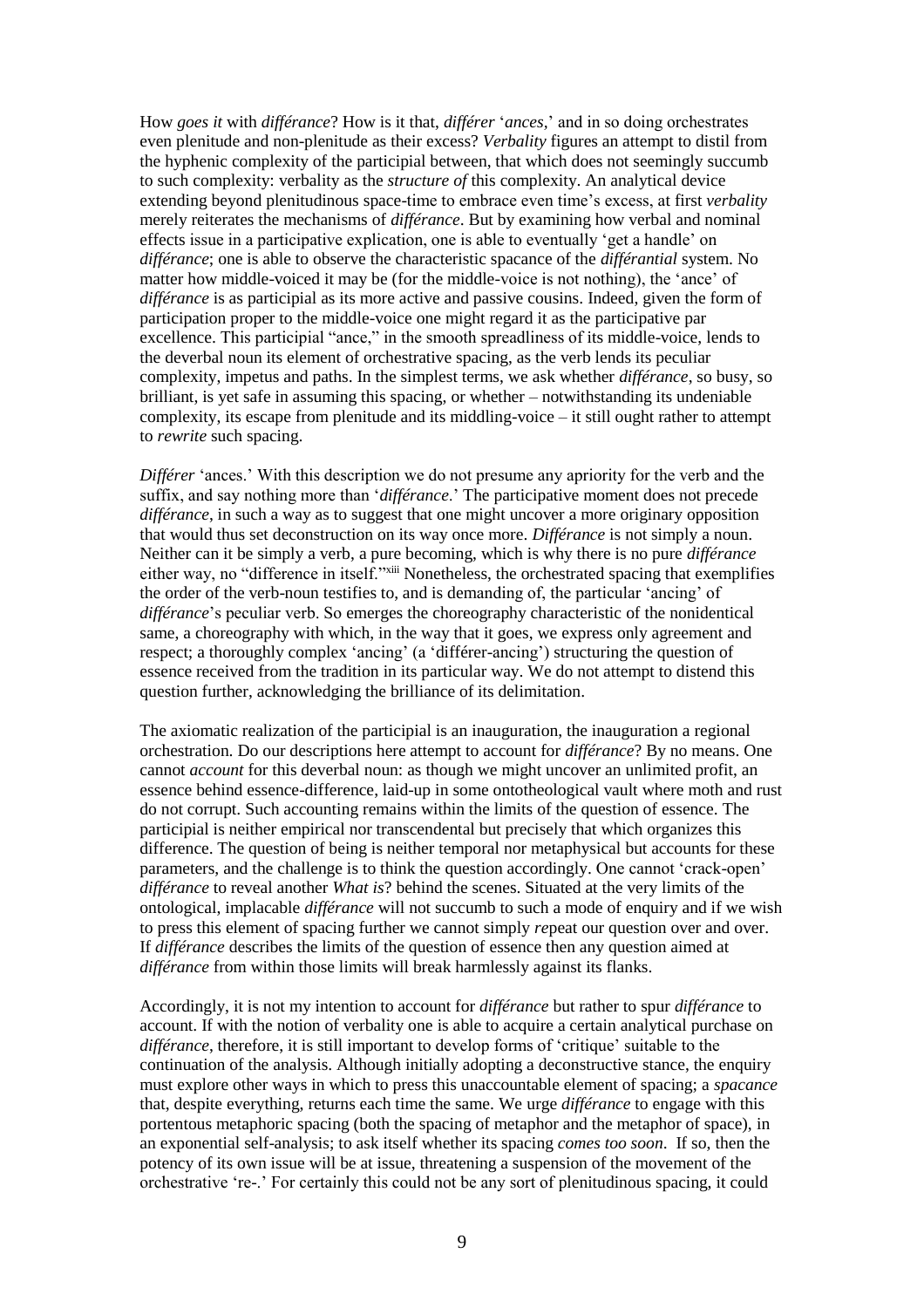not be spacing *as such*. So presumably *différance* will be able to rewrite its quasi-dependency. Like the circling logic of addiction, however, in rewriting this spacing *différance* only catches itself again, relying on that very same element.

## *Paranoia*

Spacing comes too soon. *Différance* participates too readily, too determinately, *in* this spacing *as* this spacing. The economies that characterize the *différantial* system cannot account for such a moment, for its necessity or its persistence. The *relève* does not give rise to this element of spacing but relies on it before ever the complex dimensionality of the 're-' is augured. This realization, in no way a *re*alization, a reliance before any *re*liance, preludes and institutes all balancing of profit and loss. Beyond all play of proper and improper, beyond all rhetorical flourishes, scare-quotes and caveats, this internal, middle-voiced spacing appears in some sense *proper to the différantial system*. Of course this 'properly' could never be a proper 'proper.' Or, rather, we must strive to understand this propriety beyond the play of proper and improper proper to quasiontology. Indeed, we must constantly maintain the highest regard for *différance* in all of our dealings, and if we oppose verb and suffix it is not in an attempt to illustrate what remains metaphysical in the grammatical system in which this deverbal noun is undeniably inscribed. To avoid the repetitive banality of such a demonstration, however, it will be necessary to develop a method (of sorts) suitable to the task. *One's analysis must slide with différance*, applying itself to the between just *as différance* differentiates between; an 'as' more acute than any plenitudinous 'now'; the 'as' of the hyphenic dimension of *différer's* 'ancing.' In this way the analysis applies itself to *différance in différance*: before *différance* is able to issue in space and time; before the 'ance' is able to accomplish the non-plenitudinous spacance upon which the 're-' of the *relève* relies. Pursuing *différance différantially*, pressed up against *différance's* hyphenic '*ancing*.' Imposing itself on the between at that very moment when *différance* tries to 'give us the slip,' the analysis applies itself to *différance* just as *différance* secretes itself from plenitude.

It is in this aspect that verbality does not simply reiterate but will start, by way of the exponential analysis, toward a paraphrastic account of *différance*. For, if *différance* is constrained to rewrite itself other than itself, if this element of spacing is to unfold quasimetaphorically, *and if this very quasi-metaphoric unfolding unavoidably ascribes to this elemental spacing in its spacing*, then mere rewriting will prove inadequate to itself. Differing and deferring faster and faster without ever quite coming to the issue, breathless *différance*  will be constrained to an internal dimension. Through the paranoia of a compulsive re-writing it can never write off, *différance*'s self-affliction will mark the curve of an exponential textual slippage; a parataxis *différance* cannot contextualize, not even via the motif of the 're-'. This transversal curve (*sinus*) marking a dimension of exponential slippage in the interstices of *différance*, insinuates a parallelism. Ontologically this insinuation makes no sense at all. If formally one can speak of a para-noia that panics even quasi-ontological concepts, empirically one would refer to the startle as the delimitation of all empiricism, phenomenological or otherwise (Love, 2008). If, however, one is able to find a way to paraphrase this insinuation, then one raises the possibility of non-ontological modalities of meaning that remain irreducible to the hither and thither of onto-logics.

Within *différance* one begins to witness the distension of an ir*re*solvable direction, an *indifference* that nonetheless troubles *différance*, a resonant modulation that does not direct itself along the path of the *relève*. *Différance* sets about the task of rewriting with consummate tenacity; a speed and rigor unmatched by plenitudinous forms of analysis, only *différance* could be this fast. But harrying the *relève*, interrupting its moment of issue, the analysis directs the dissolute wayward trace into a nonplenitudinous interstice torn in the fabric of the text. Never *re*solving the matter, never coming to the point, *différance* subjects itself to a spur that even the future perfect fails to reach or gloss (a dimensionality it will not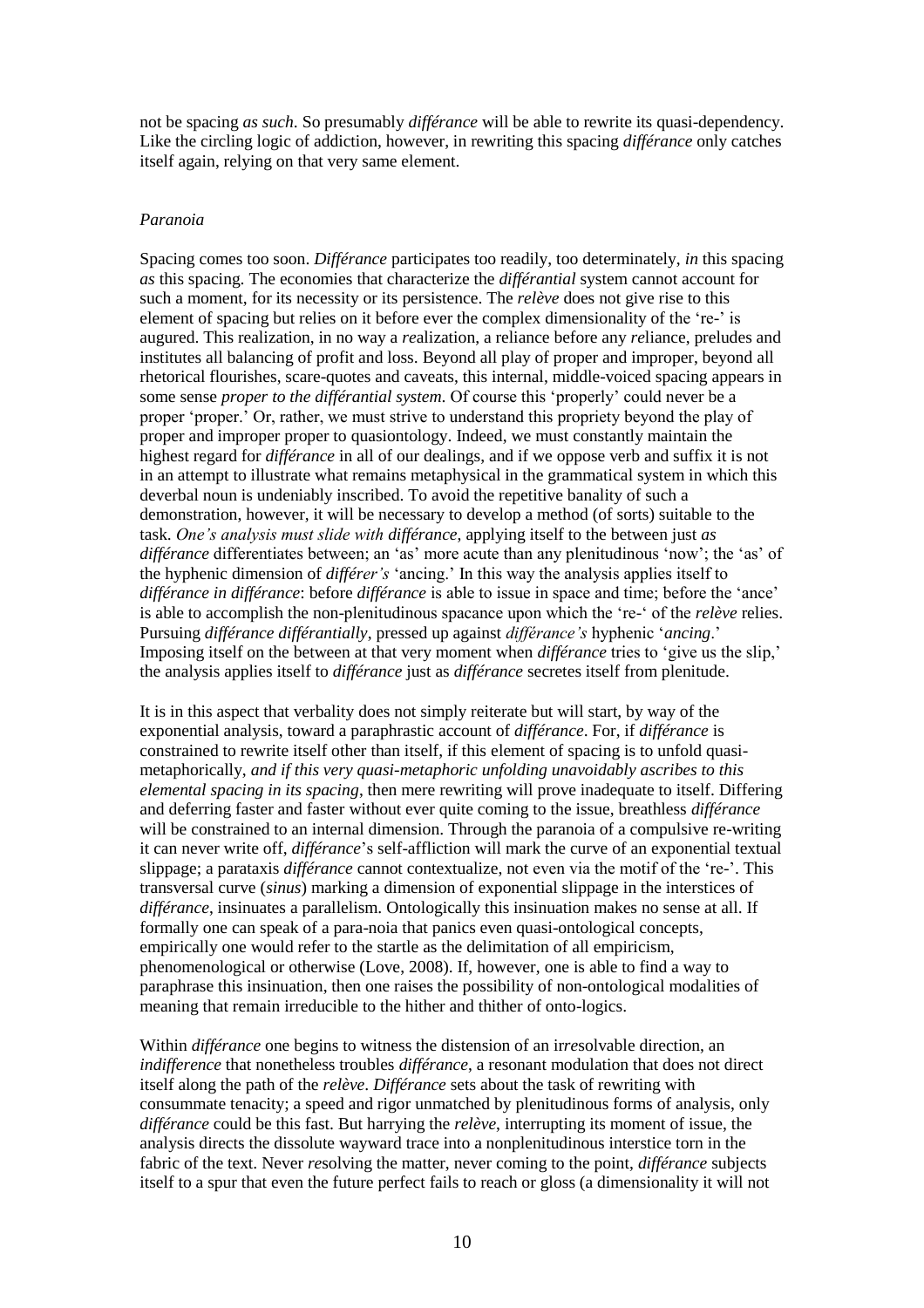have assumed via *re*petition). The exponential exposition thus slices through the ligamentatious traces and chases *différance* into a narrow, internal dimension. Along the coursing of this resonant trajectory there is insinuated a certain parallelism of regions. Despite its constantly being-on-the-go, *différance* cannot straddle the indifference of paranoia, and so a non*-différantial* relation emerges between *différance* and that which is 'beyond the text'. The para-noia that afflicts *différance* thus points toward a potential set of conditions of possibility of meaning that are irreducible to essence-difference; conditions of possibility that avoid syntactical (and thus semantical) classification.

A resonant trajectory, then, imploding along the course of exponential slippage that marks the disruption of the trace in its movement of tracing, the analysis takes the form of a compulsive re-writing of the element of spacing – a compulsion that seeks something different to writing, but that can only ever succeed in writing differently. This indifference denies *différance* the relief of the *relève*. Unable to disseminate its element of spacing, *différance* plays with itself, putting itself on hold. Constraining itself for fear of coming too quickly, an internal drama arrests the issue of spacing – *différance* being unable to make its spacing an issue. For it is this element that inoculates *différance* against the imperative and absolute "*Différer*!" Without this participial spreadliness, all would collapse into absolute presence and death. Like some mysterious quintessence, as ephemeral as *différance*, nothing apart from *différance*, this element stubbornly remains, striating its own failed rewriting. The trace thrown off the scent, *différance* thus loses its way, engrossed in an internal audit it can never 'sign off;' struggling to balance an unaccountable profit, a debt it can neither *re*negotiate nor write off. With this, *différance* forbids itself any orchestrative *re*turn. Held back from the *relève*, just going through the motions yet for all that unable to resist the spur, fractious *différance* presses into this strange spaceless place.

*Différance* simply cannot rewrite itself fast enough to rewrite itself. Scratching away in irritation, a form of textual para-noia<sup>xiv</sup> interjects in the busy orchestrations of *différance*. There will be no time for etymology or difference here; the equivocal senses of the 'para-' can no longer be figured *différantially* – our context destroys context. The paranoia that afflicts *différance* is not governed by the *relève*. On the contrary, paranoia is the inability of the *relève* to relieve. Paranoia is utterly indifferent to our paranoia. It has no reason, no illumination, no end in sight: there is no aposiopesis for the paranoid. Progeny of the question 'Why?', there is no 'What?' to appease paranoia. Collapsingly maintaining itself, maintaining spacing in rewriting spacing, like Oedipus fleeing fate, *différance* unravels in the paragraphia of a writing without difference. There is no deferment here, no delay: *différance* startled; thought thinking everything together and at once. Paranoia does not move us on in an orderly orchestration, giving one time and space for *re*flection. Nothing comes since nothing 'to comes'; everything crowding in, jostling, preventing progression or *différantiation*. Tumbling gerundially, *différance* collapses toward an acuity opened in the domain of the verb-noun. And yet this curve insinuates other potentialities for meaning. Cutting across the threads of syntactical sense, paranoia alludes to a meaning that *différance* will never get. This allusion, occurring at the point at which the exponential analysis converges with its insinuation, the point at which the parallel meet and *différance* surpasses itself, suggests not only the delimitation of the (quasi)ontological comportment but, with its utter indifference to *différance*, promises also other modulations and other questions.

#### *References*

- Derrida, Jacques. *Of Grammatology*. 1967. Trans. G.C. Spivak. Baltimore and London: Johns Hopkins UP, 1976. **—.** *Writing and Difference*. 1967. Trans. Alan Bass. Chicago: University of Chicago Press, 1978.
- **—.** *Margins of Philosophy*. 1972. Trans. Alan Bass, London: Prentice Hall, 1982.
- Heidegger, Martin. *Being and Time*. 1927. Trans. J. Macquarrie and E. Robinson. Oxford and Cambridge: Blackwell, 1962.

**<sup>—</sup>.** *Basic Problems of Phenomenology*. 1975. Trans. A. Hofstadter. Bloomington: Indiana UP, 1982.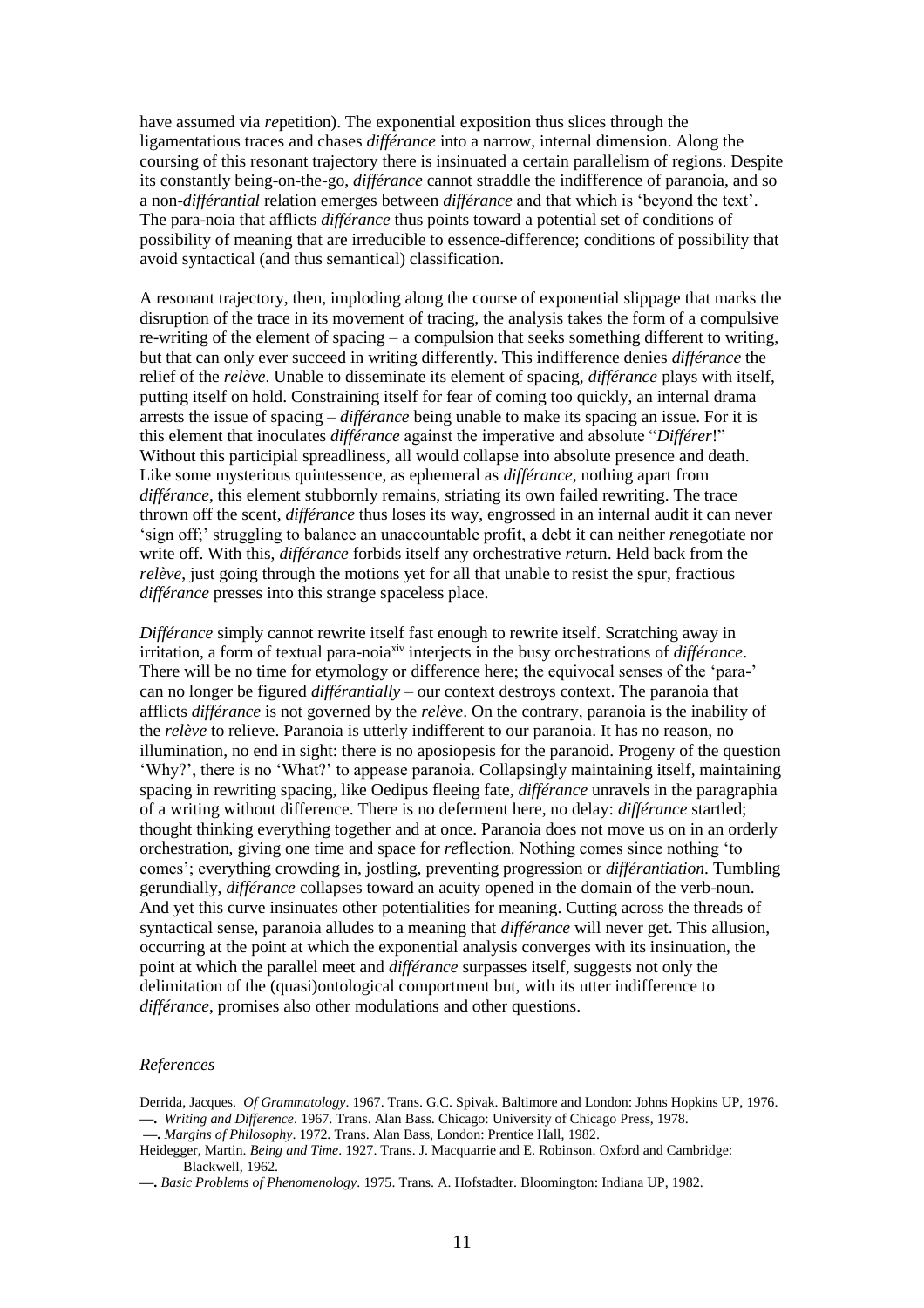**—.** *Contributions to Philosophy (From Enowning)*. 1989. Trans. P. Emad & K. Maly. Bloomington: Indiana UP, 1999.

Levinas, Emmanuel. 1978 *Autrement qu'être ou au-delà de l'essence*. Édition 4, Dordrecht: Kluwer Academic. **—.** *Otherwise than Being or Beyond Essence*. Trans A. Lingis. Pittsburgh: Duquesne University Press, 1998. Love, Kevin. 2008 Being Startled: Phenomenology at the Edge of Meaning. *PhaenEx: journal of existential and phenomenological theory and culture*. Vol. 3 No. 2 pp. 149-178.

#### *Notes*

 $\overline{a}$ 

<sup>i</sup> Most acutely, perhaps, the conceit that time might give itself to writing at all. That it might bend this way or that before our prose; that one might have time, when in fact for so very long we have all been had by time. ii A difficult word, 'logic,' but then all words are difficult. Better yet, all words are (im)possible, there no longer being such things as words. A mere glimmering skin of meaning made possible by the unending reflective play of *différance*, words fail us when faced with this aposiopesis. Whilst this essay is littered with all sorts of impossible words ('logic,' 'element,' 'structure') most of all there is no such thing as the word *différance*, which fact would seem to challenge the very basis of our later analysis. Notwithstanding, while reason might not be able to encapsulate *différance*, it can nonetheless travel its traces; the traces, for instance, that connect the word *différance* to its conditions of (im)possibility. Thus although on the one hand there are no words, and while on the other hand every word more or less says *différance*, yet there is still a propriety to words, an improperly proper way to speak of *différance*, a propriety the word 'word,' for instance, more or less lacks. The ensuing analysis of *différance* is accordingly concerned less with the *word différance* than it is with the traces that slip away in constituting this word, and yet do so *différantially*. Said differently, in as much as the word *différance* can be considered an empirical supplement that completes the quasi-transcendentality of *différance*, one is compelled to shift the analysis, more or less, to the latter word *différance*, now *re*written. Whichever way it goes, our analysis attempts to keep pace, pursuing *différance* this way and that way and once more in between, pressing *différance* to surpass itself.

iii If *différance* is indeed on its way toward a consummate modality of ontological difference, it is precisely because it does justice to this complexity, spreading itself impartially and equanimously 'between' in a way that difference *qua* contradiction and 'difference in itself' do not. This tendency toward utter description (description to the point of nihilism) characterizes both the ontological and, to a lesser degree, the epistemological trajectories of philosophical inquiry, but it is the questioning comportment specific to ontology that remains our primary focus in relation to Derrida; not to ontologize being, after all, still to ontologize (c.f. Derrida, 1978, p. 152).

iv Despite the proscription of the naturalistic fallacy, ontopolitics persists with the belief that essence-difference can somehow produce a properly aligned and ontologically founded political ethic—a description of prescription. The ontological question thus remains the determining question for political philosophy, and both metaethics and politics only seem thinkable from out of this (quasi)ontology. What we elsewhere attempt to think is a way of formulating an alternate question (of sorts), a non-ontological question, which for this reason could not simply be a different question. Levinas encourages us in this respect when he broaches, perhaps for the first time in the history of Western thought, a question of *quisnity* not thought from the basis of *quiddity* (Levinas, 1998, p23ff; Levinas 1978, p. 43ff). To this point, to read Levinas seriously has been to read him ontologically; which is already to say, *différantially*. *Autrement q'être* notwithstanding, this is because Levinas *writes* ontologically, at least in the extended sense we now wish to ascribe to that word (a question of essence that also questions essence). This said, the possibility of a non-ontological reading remains.

<sup>v</sup> We have in mind Masaccio's Eve (*Expulsion from Paradise*). Beyond the (un)concealing play of her hands – which simple gestures establish the economies of essence-difference across ethics, politics, theology, demanding a reading longer than we can provide here – it is her face that sets another trajectory for enquiry. Hollowed by the desperation of a question that history has been unable to satisfy, surely this is a face that exceeds the play of essence-difference, if not for the reasons preferred by obvious others.

vi This is not simply to note the importance of Heidegger's ontological difference for Derrida's development of *différance*, although obviously this fact is not merely incidental. Rather, this multivocal formulation attempts to capture the demands supplementarity places on *différance*.

vii Essential to *différance*! It is hard to imagine a more properly inappropriate expression (unless perhaps it is the equally telling phrase 'difference in itself,' which also more than adequately articulates the parameters of the comportment 'essence-difference'). Such 'essentiality,' then, could no longer be thought in opposition to difference, it will not be the *essence* of *différance* in this sense, all of which demands that we rigorously negotiate the complexity of non-identical sameness in our efforts to appreciate the orchestration of plenitude and nonplenitude through the verb *différer*. In order to appear less abruptly antagonistic, however, one might favor the phrase *'structurally indispensable*,' but truthfully the difference will prove inconsequential. From out of the negotiation will arise certain corollaries we believe to be applicable to any *différantial* system.

<sup>viii</sup> A forthcoming work will explain how one might employ the notion of parataxis in an attempt to step axiomatically beyond the orchestrations of essence-difference Taken in a certain way, this instance of acute parataxis will assist in an exposition of the surpassing of metaphor in indifference and the appellation of other modalities of meaning.

<sup>ix</sup> We use this term for the sake of accessibility. To be rigorous one would have to complicate this formulation a little, referring more precisely to the 'verb-nouning' of the verb-noun. For there is no pure verb. The verb – we argue in familiar terms – can only verb, is only able to *participate*, through explication and explication requires the